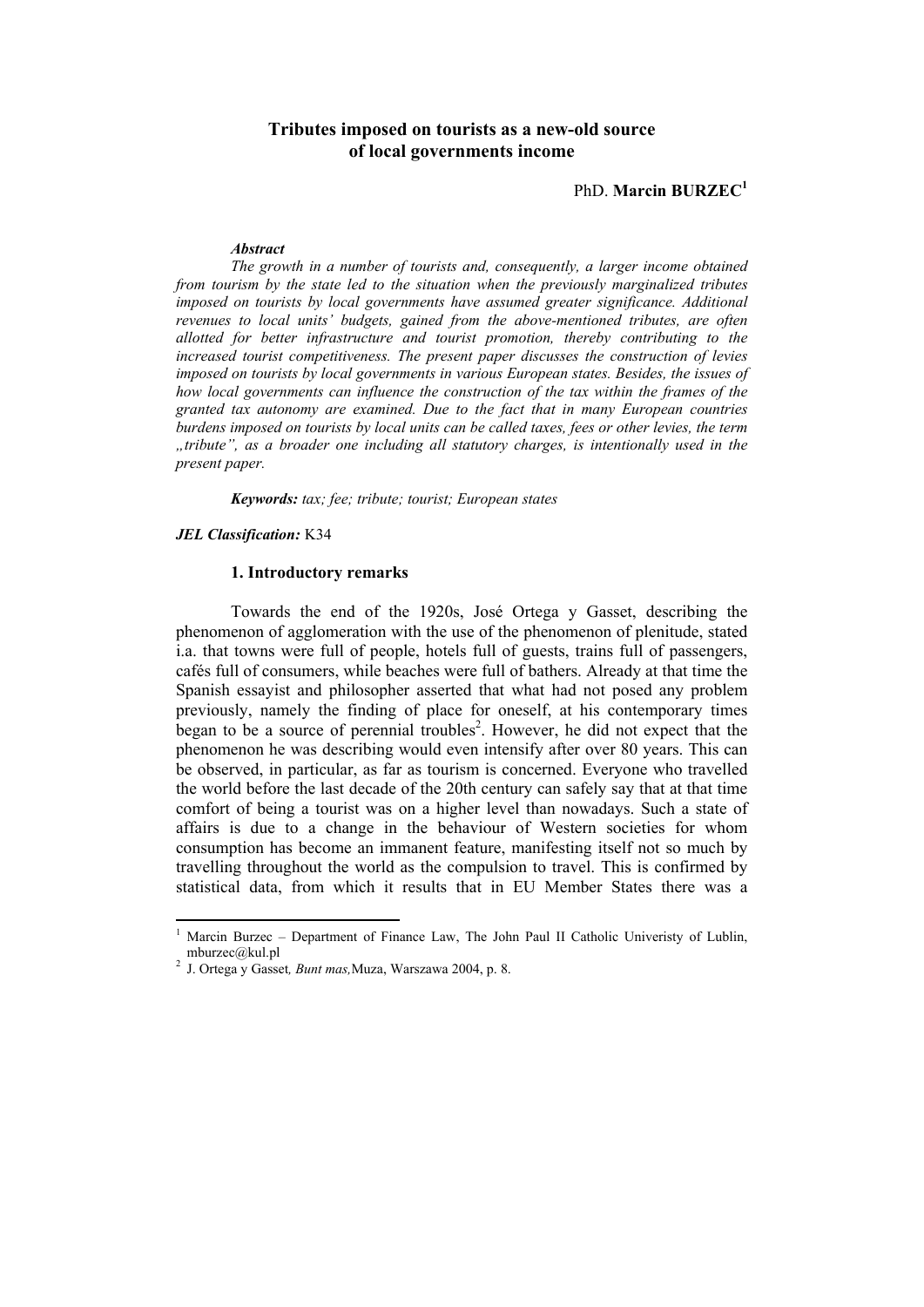significant growth in income from tourism between the years 2004 and 2012, in spite of the recent economic crisis. In some countries such as Poland, Sweden or Finland, income from tourism doubled. On the other hand, in the Republic of Croatia, Malta and Cyprus receipts from tourism make respectively 15.5%, 14.4% and  $11.4\%$  of share in the gross domestic product<sup>3</sup>. It should be stressed that a rise in the number of tourists is connected not only with an increase in incomes received by the budget of the state or local government units (e.g. regions, municipalities), but it also entails a quicker wear and tear of infrastructure intended for the local community and can lead to greater pollution of the natural environment. Consequently, the fact that more and more often tourists are burdened with a public tribute by a public-law entity results, on the one hand, from the temptation to gain additional income going towards the budget of the state or a municipality (in less frequent cases that of a region), on the other hand from the necessity to obtain partial compensation for wear and tear of infrastructure and possible deterioration of the condition of the environment. Besides, income from public tributes imposed on tourists who visit a locality can be allotted for its promotion and investments in infrastructure which serves tourists. Undoubtedly, various forms of public tributes paid by tourists are yet to be made full use of by local government units such as municipalities or regions. In countries where tributes of this kind exist, they should not only play an essential role in supplementing income of local government units but also be an effective instrument with which a municipality or a region can fully consciously influence tourist traffic within its territory, focusing on a specific type of a tourist, and thereby strongly affecting the condition of local economy. Such a situation will be possible only if the state creates an adequate legal framework which guarantees that local government units carry out their own tax policy as part of the autonomy they have been granted. The aim of this paper is to present, basing on experiences of the chosen European states, some possible legal solutions as concerns burdening tourists with public tributes (taxes, fees and levies) collected by local government units. Yet, the author has mostly focused on a public tribute which burdens the socalled tourists on account of their staying within a given locality.

#### **2. Construction of tributes levied on tourists**

Both the title of the present paper and this subchapter concern tributes imposed upon tourists. The notion of a tribute has been intentionally used in the present paper because fiscal burdens on tourists have different names in legislatures of various countries. Depending upon the state, there is either a tax (e.g. in Italy, Spain - Catalonia)<sup>4</sup> or a fee (Poland, Czech Republic, France and

<sup>3</sup> http://epp.eurostat.ec.europa.eu/statistics\_explained/images/6/62/Travel\_receipts\_and

expenditure in balance of payments%2C\_2004%E2%80%9312\_YB14.png; access: 1.11.2014.

In Italy there is a tourist tax (*imposta di soggiorno*), whereas - in Catalonia - tax on stays in tourism establishments (*impuesto sobre las estancias en establecimientos turísticos*).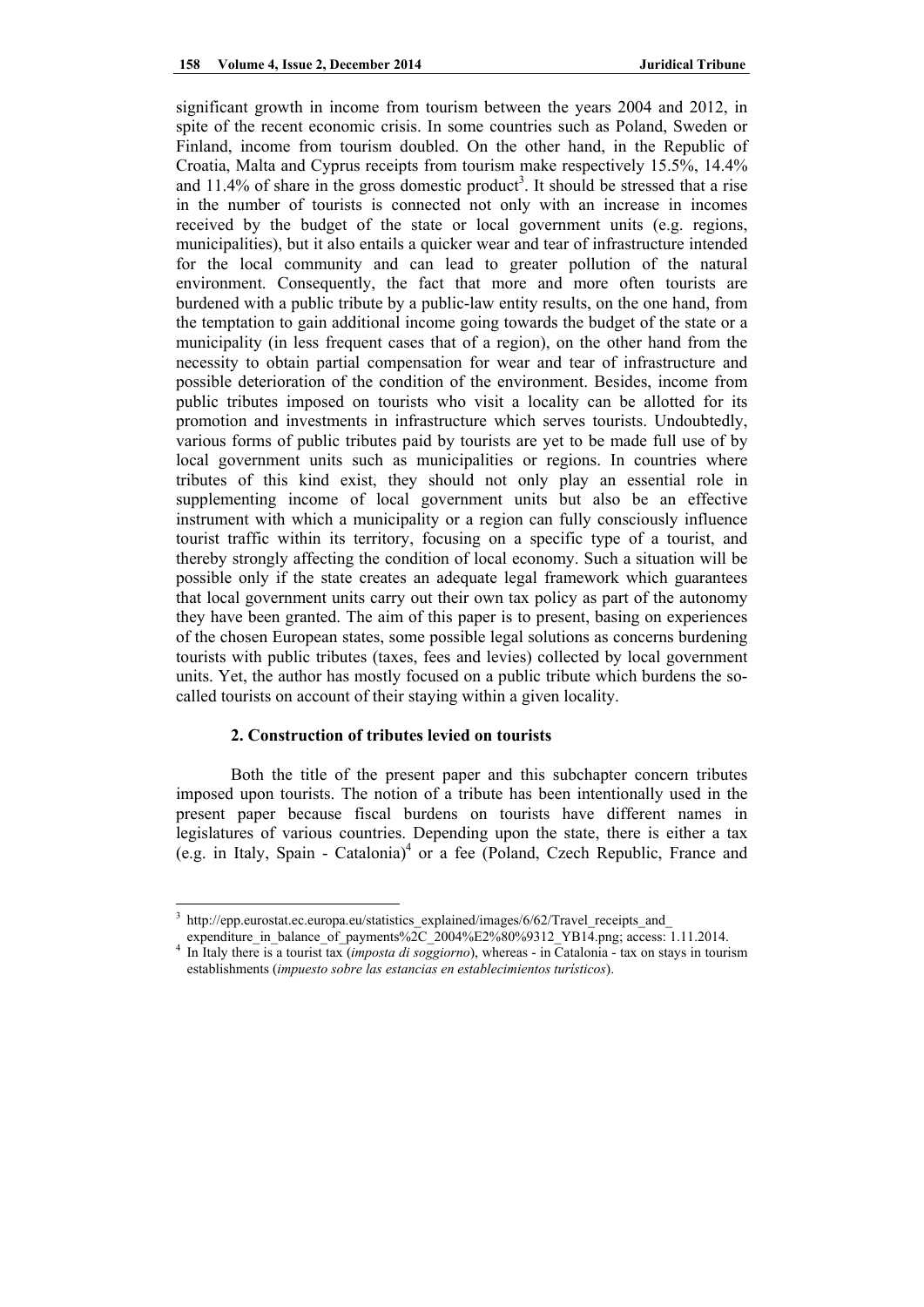Luxembourg)<sup>5</sup>. However, the emphasis should be placed on the fact that the very name does not determine a character of a tribute imposed on the so-called tourists. From a theoretical point of view such a tribute should be called a tax as there is no equivalence, i.e. a feature perceived as characteristic of a fee. Passive subjects in this case do not get an individualized mutual consideration in return for paying a tribute<sup>6</sup> which is charged for the mere fact of staying for some time in a given locality. Also, the notion of the so-called "tourist" needs explanation. A tourist, even if in the light of the binding legal regulations of a given country is not a passive subject obligated to pay a tribute, will always have to carry its real burden. According to the dictionary definition, a "tourist" means a person who is travelling or visiting a place for pleasure<sup>7</sup>. Such a person is moving from one place to another, usually going beyond his place of permanent residence. While analysing legal regulations of European countries which charge tourists with a public tribute, it should be pointed out that the subjective scope of a tribute, as a rule, is similar. First of all, an entity obliged to pay a tribute can be an individual or a legal person providing third parties (who are *de facto* real payers of a tribute shifted onto them through its inclusion in the price of accommodation) with temporary accommodation services. Such regulations are in force *inter alia* in the Czech Republic in the case of an urban fee for accommodation (*místní poplatek z ubytovací kapacity*) 8 and in France as regards a lump sum tourist fee (*taxe de*  séjour forfaitaire)<sup>9</sup>. Secondly, an individual visiting a locality or staying within its territory can be a passive subject. As a rule, even if not expressed directly in legal regulations, the idea behind the discussed tributes is that the passive subject should be an individual who is not a resident in a given locality<sup>10</sup>. The above-mentioned solution can bring practical problems, though, because it is not always justified to impose the public tribute in question on each person who fulfils the criterion of not being a resident. This results from the fact that there can be various motives for going beyond one's place of permanent residence. Apart from purely recreational trips, individuals can visit certain localities in order to improve their health in

<sup>5</sup> For example in Poland there is a visitors' fee (*opłata miejscowa*) or a health resort fee (*opłata uzdrowiskowa*), in the Czech Republic a fee for spa or recreational stay (*místní poplatek za lázeňský nebo rekreační pobyt*) and an urban fee for accommodation (*místní poplatek z ubytovací kapacity*), whereas in France and in Luxembourg a tourist fee (*Taxe de séjour*).

See: C. de la Mardière*, Droit fiscal général*, Flammarion, Paris 2012, pp. 21-22; G. de Luca, *Diritto tributario*, Edizioni Simone, Napoli 2012, pp. 22-23; J. Casalta Nabais, *Direito fiscal*, Almedina, Coimbra 2012, pp. 45-51; V. Babčák, *Slovenské daňové právo*, EPOS, Bratislava 2012, pp. 21-32; W. Wójtowicz, *Pojęcie i charakter podatku jako dochodu publicznego*, [in:] P. Smoleń, W. Wójtowicz (ed.), *Prawo podatkowe*, C.H. Beck, Warszawa 2014, pp. 7-9.

<sup>&</sup>lt;sup>7</sup> Oxford Advanced Learner's Dictionary, Oxford University Press, Oxford 2000.

See: V. Pelc, *Místní poplatky. Praktická příručka pro obce*, C.H. Beck, Praha 2013, pp. 88-89.

Article L2333-41 and Article L2333-41-1 Code général des collectivités territoriales (Version

consolidée au 15 octobre 2014). 10 In Italy, the act of local law which stipulates the rules for collecting tourists tax within the municipality of Venice directly includes a regulation which exempts officially registered residents of Venice from this tax. See: Article 4 paragraph 1 letter a Regolamento dell'imposta di soggiorno nella Città di Venezia Allegato alla deliberazione commissario straordinario, n. 64 del 1/08/2014.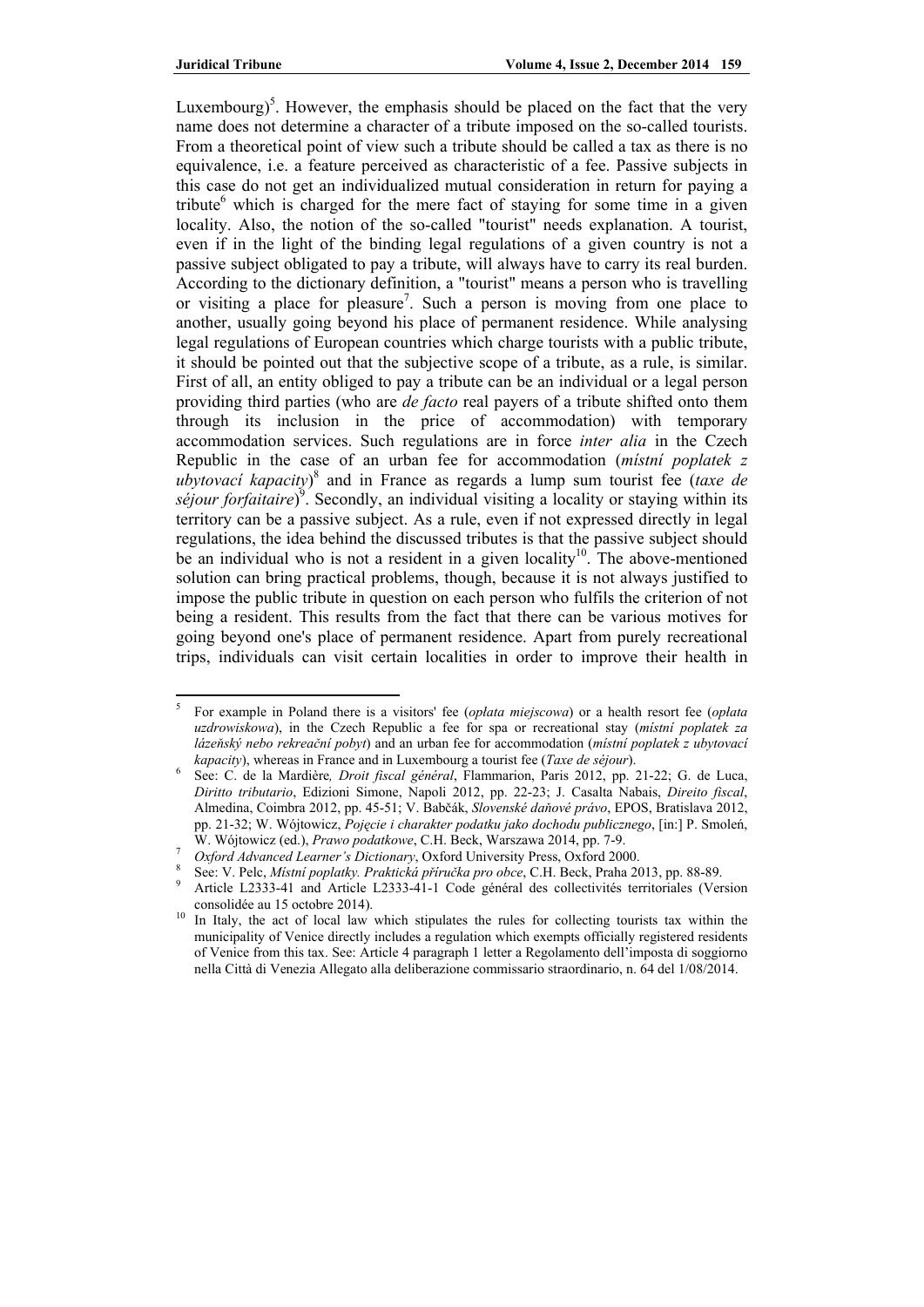sanatoriums, undergo specific healing or rehabilitation treatments, participate in trainings enhancing their professional qualifications or receive education in public schools or institutions of higher education.

The above problems can be solved in two ways. The first of them consists in determining, in a legal act, a subjective-objective scope of a tribute which will be binding exclusively in localities boosting special features and imposed on those who have arrived there with a clearly specified aim. A health resort fee can serve as an example here because it can be charged only in places which have been granted the status of a health resort. In such a case the subjective scope can be narrowed exclusively to the subjects staying in a locality for medical reasons. Yet, it can be broader determined and then the duty to pay a fee or a tax will rest with each individual staying in the locality which was granted the status of a health resort not only for health reasons but also for tourism, leisure or education. In this case it is crucial for charging a tribute whether a given locality has been qualified as a category of a health resort. The above-mentioned regulations are in operation e.g. in Poland, where municipalities with health resorts are authorized to impose a health resort fee (*opłata uzdrowiskowa*) exclusively on those entities which stay there longer than 24 hours<sup>11</sup>. The second way consists in an accurate determination of the catalogue of subjective exemptions. In the states levying a tribute on tourists various criteria are applied on the basis of which certain groups of individuals are exempted from the duty to pay it. In this case one can distinguish exemptions that take the following factors into consideration: one's age, state of health, position at work or the fact of exercising a certain profession. Also people receiving education can be entitled to exemptions. As regards a preference which takes account of age, a tendency to exempt children, sometimes youths or the elderly can be observed. In some countries the group of the exempted include those who are under 3 years of age (France), 7 years (Slovenia), 12 years (Croatia), 18 years (Czech Republic) or are either over 65 (Italy: Rimini) or 70 years old (Czech Republic). The issue of an individual's state of health plays a significant role while granting exemption. In this case the group of people most frequently exempted are the blind together with their guides (e.g. Poland, Czech Republic, Republic of Croatia), those who stay in hospitals (i.a. Poland, Czech Republic, Slovenia, Italy: Milan, Florence, Rome), and people with the adjudicated level of disability (e.g. Slovenia, France<sup>12</sup>). In some countries also people close to a hospital patient and assisting him enjoy this preference. For instance in Venice this regards parents of a sick person. Exemption from tributes burdening the so-called tourists can result from the position one holds or a profession one practices. An example here can be provided by Italian towns such as Rimini and Venice where drivers of trip coaches do not pay a tourist tax<sup>13</sup>.

<sup>11</sup> M. Burzec, *Opłaty lokalne*, [in:] P. Smoleń, W. Wójtowicz (ed.), *Prawo podatkowe*, C. H. Beck, Warszawa 2014, p. 585.<br><sup>12</sup> E.g. in France those who went blind, deaf or suffered an irreversible damage to health as a result

of hostilities are exempted from paying a tax. 13 Article 4 paragraph 1 letter g Regolamento dell'imposta di soggiorno nella Città di Venezia

Allegato alla deliberazione commissario straordinario n. 64 del 1/08/2014.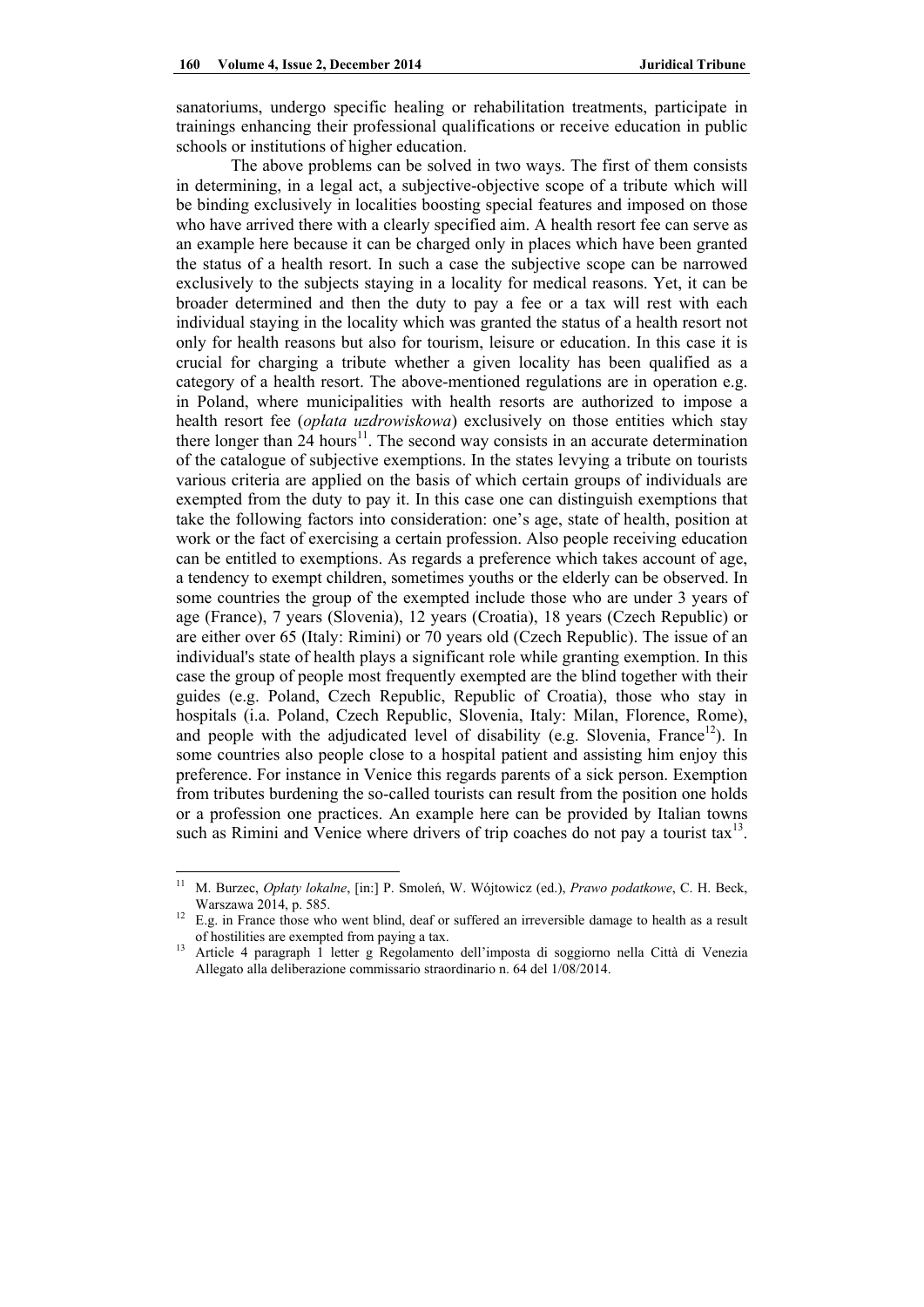Additionally, in Venice a tourist tax is not collected from volunteers who perform work for the sake of the municipality, province or the region. In Poland members of diplomatic representations and consular offices are subject to exemption from a visitor's fee and a health resort fee on the principle of reciprocity. In the Republic of Croatia a tourist tax is not levied on seasonal workers employed within a given municipality in the tourist sector. In Slovenia a similar exemption is applied to people working and living temporarily for over 30 days in a catering facility. The last group of preferences regards people acquiring education. In this case two categories of the entitled subjects can be distinguished. The first one includes organized groups of school-age children and youths on camps, summer camps or trips (e.g. in Poland, Croatia, or Slovenia). The second group, on the other hand, embraces students. E.g. students in Bologna and Florence are exempted from a tourist tax on condition that they get education exclusively at local universities<sup>14</sup>. In Milan students under the age of 26 years who stay e.g. in boarding houses or residence halls enjoy tax exemption<sup>15</sup>.

 It should be stressed that a separate group comprises subjects who, in spite of not being residents of a locality, have a stronger connection with it in comparison to people listed above on account of a real property they possess there. They can own a recreational plot of land, a holiday house or an apartment used during weekends, winter or summer holidays. In this case three kinds of solutions can be adopted. The first of them consists in exempting property tax payers for owning a holiday house from a tribute imposed on tourists. Such a situation occurs e.g. in Poland<sup>16</sup>. The second solution assumes that preferences are contingent upon the character of purchasing real estate. Such a solution is offered in Croatia where the owner of an original old family home, acquired by inheritance from a person with permanent residence in the tourist settlement<sup>17</sup>, and his next of kin are exempted from a sojourn tax. The third solution consists in exempting people staying in apartments or summer houses from a tax if their stay exceeds a specified number of days. For instance in Milan such a stay must be longer than 14 days in order to be subject to exemption<sup>18</sup>.

 It is worth pointing out that a tribute charging the so-called tourists is levied, as a rule, when they stay in a given locality using accommodation services. The fact of staying in a hotel, boarding house, motel, tourist apartment, vacation resort, sanatorium, bed and breakfast or an agrotourism farm against payment is the

<sup>&</sup>lt;sup>14</sup> Article 5 paragraph 1 letter e Regolamento sull'imposta di soggiorno nella Città di Firenze, n. 230/33 del 20/06/2011 (modificato dalla delibera n. 21/2012 e dalla delibera n. 50 del 28 luglio 2014) and Article 2 paragraph 3 Regolamento dell'imposta di soggiorno nel Comune di Bologna,

n. 1675/2012 (con modificazioni).<br>Article 5 paragraph 1 letter g Regolamento dell'imposta comunale di soggiorno nella Città di Milano, n 19, dell'11 giugno 2012 e successive modificazioni ed integrazioni.<br><sup>16</sup> Article 17 paragraph 2 point 4 ustawa z dnia 12 stycznia 1991 r. o podatkach i opłatach lokalnych.<br><sup>17</sup> Article 3 of the Sojourn Tax Act fr

zakoni/pdf/835.pdf; access: 1.11.2014<br><sup>18</sup> Article 5 paragraph 1 letter e Regolamento dell'imposta comunale di soggiorno nella Città di

Milano, n 19, dell'11 giugno 2012 e successive modificazioni ed integrazioni.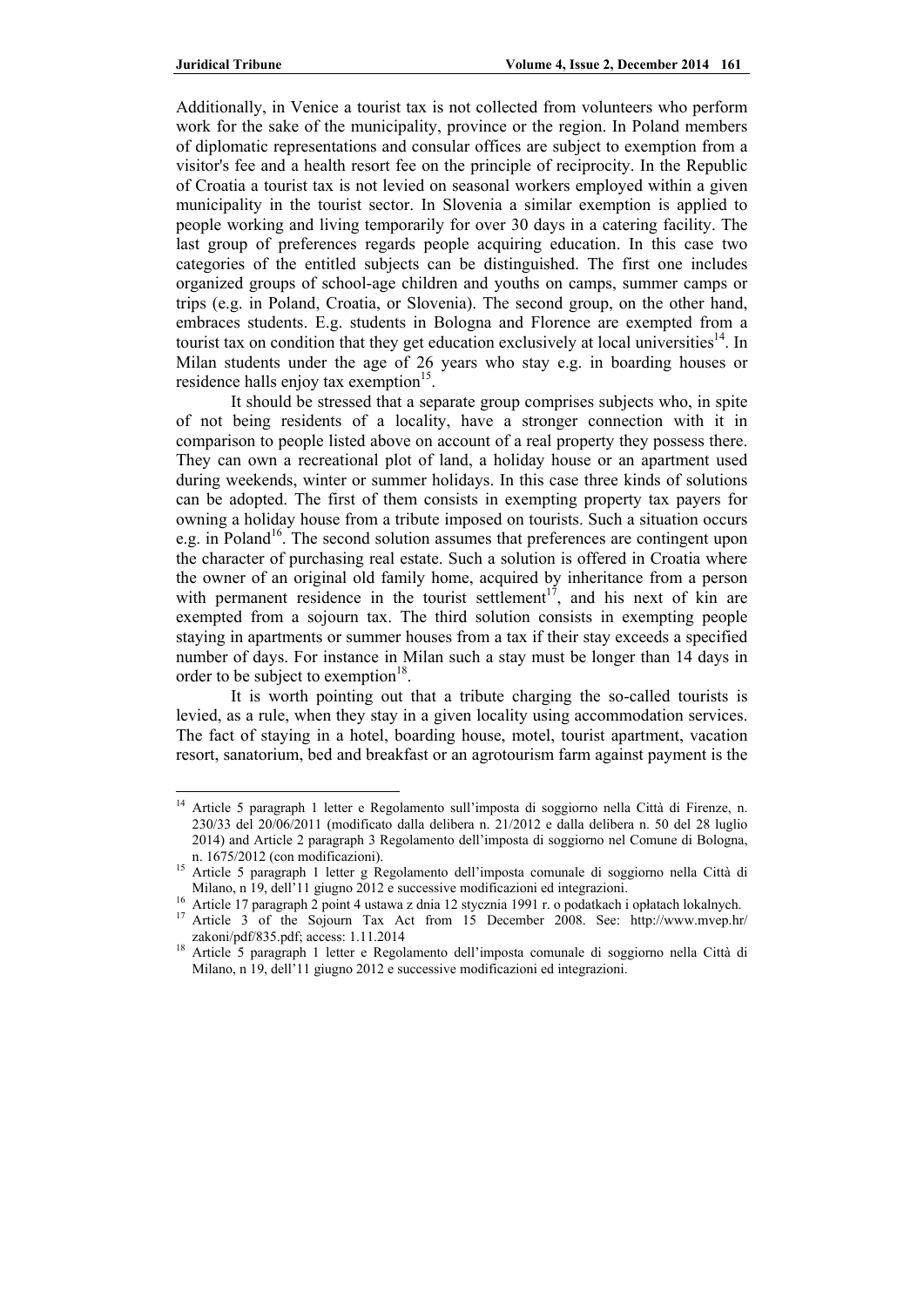most common basis for collecting this tribute. Nevertheless, it sometimes happens that tributes are imposed for staying overnight in a room for rent, camping site or a youth hostel. Moreover, in localities with an access to the sea a tribute can be levied in the event of an overnight stay in a yacht moored in a port of nautical tourism.

 A tribute levied on tourists can be a rate expressed either as a percentage or an amount. The former is applied i.a. in Luxembourg and comes to 3% of the sum specified in an invoice for accommodation. The rate expressed as a percentage is levied also in Romania and equals  $1\%$  of the price of an accommodation<sup>19</sup>. The latter kind of a tribute, i.e. expressed as an amount of money, is charged much more often. It can be fixed but more frequently it depends on many factors. A category of an accommodation facility constitutes the most common criterion determining the amount of a tribute. By and large, the higher the category, the higher the rate. The said amount can also be diversified in respect of a locality where a tribute is charged. Moreover, it must be stressed that in relation to the amount of a tribute a relief can be applied. For example in Croatia the rate of a sojourn tax is lowered by 50% in the case of youths aged between 12 and 18 years. In Milan the basic rates are reduced by 50% if the stay is in August, i.e. the time of the least tourist traffic in this city. Some countries such as Slovenia, laying down the rules for determining the height of a tribute in an indirect manner (multiplying a relevant factor by a rate expressed as an amount) can lead to differentiating it so that the longer a ship or a yacht moored in a marina, the bigger a tribute<sup>20</sup>.

# **3. Tax autonomy and tributes levied on tourism**

Tax autonomy is nothing different than the assertion of the local units' autonomy which they have within the scope of their own taxes. The exercise of this autonomy can have various aspects. The broadest tax autonomy is enjoyed by units which can decide whether to introduce new fiscal burdens within their territory or eliminate tributes deemed unnecessary from the point of view of the conducted policy (e.g. those producing negative social and economic effects or whose collection is too expensive). However, it cannot be passed over that the granting of the broadest tax autonomy is strongly limited because in this case a local government unit becomes a rival to the state for tax revenues. A natural thing is that a local government unit will always have a much weaker position in relation to the state. Furthermore, such a scope of autonomy is not always possible in the case of tributes imposed on tourists because in few countries decisions about placing new fiscal burdens are taken at the level of a region. Meanwhile, the tributes discussed in the present paper are, as a rule, collected by units which belong to the lowest level of local government unit, i.e. a municipality. Nonetheless, it is worth

<sup>19</sup> M. S. Minea, C. F. Costaş, *Dreptul finanţelor publice. Volumul II. Drept fiscal*, Bucharest 2013, p. 368. 20 Article 25 paragraph 2 Zakon o spodbujanju razvoja turizma z dne 19. decembra 2003. See:

http://www.uradni-list.si/1/content?id=46633; access: 1.11.2014.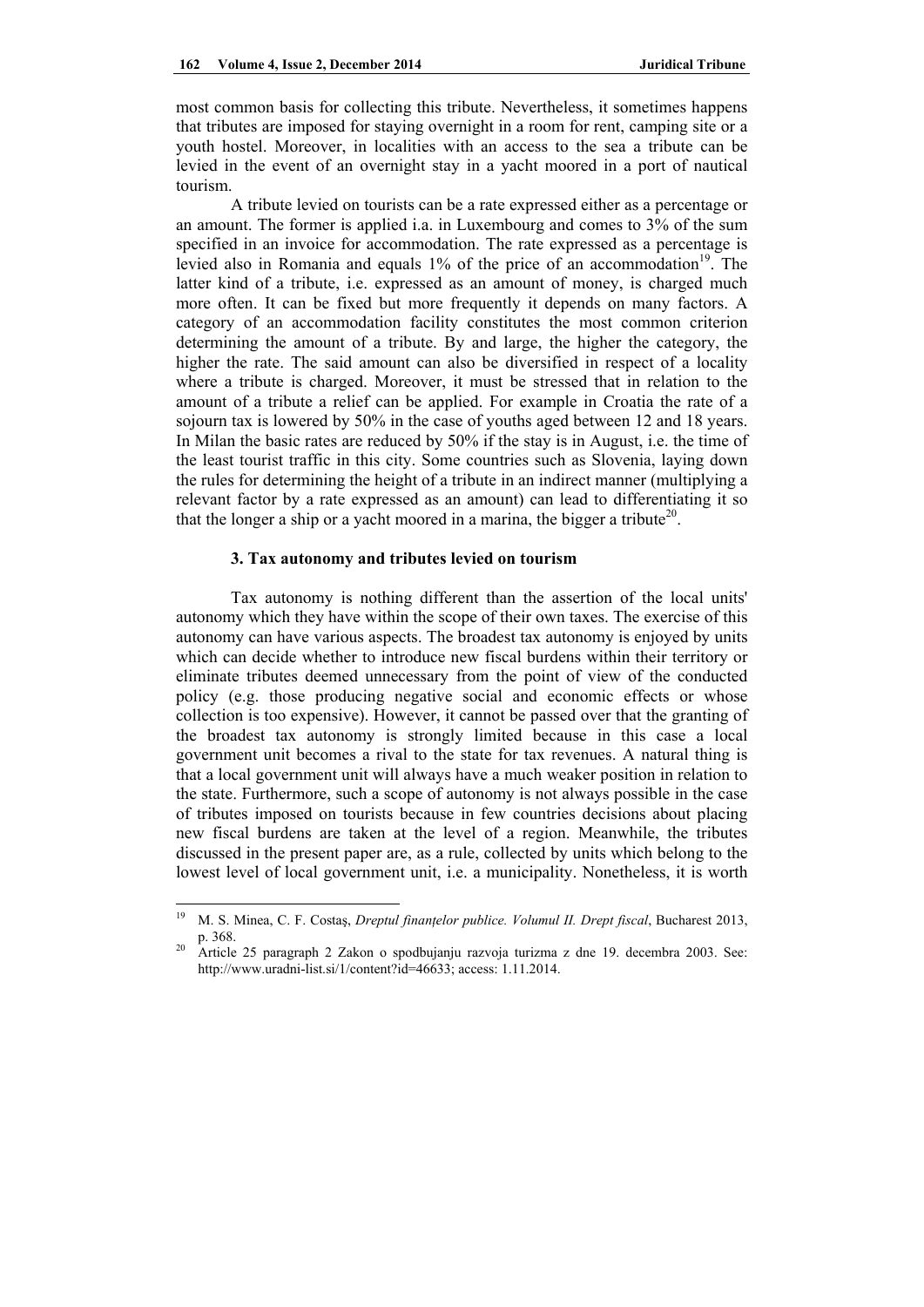mentioning that in Spain autonomous communities and local corporations are vested with the right to impose and collect taxes under the Constitution unless it is contrary to its provisions and to the  $\arctan(21)$ . On this basis one of the Spanish regions (Catalonia) levied the Catalan Government tax on tourists<sup>22</sup>. Revenues from this tax go to the Tourism Development Fund which allots the raised financial means i.a. for the promotion of tourism in Catalonia; the development, creation and improvement of tourism products and the protection, conservation, recovery and improvement of tourism resources. Tax collection, supervision and management are provided by the Catalan Tax Agency (Agència Tributària de Catalunya)<sup>23</sup>.

 In the case of local governments, tax autonomy can consist in pursuing a defined policy on a proper formation of changeable elements of a tax or a fee (determination of rates, exemptions and application of reliefs which reduce the tax base or the amount of a tax or a fee). Literature on the subject distinguishes several categories of tax autonomy. It is assumed that units which have full freedom in determining tax rates and tax preferences enjoy the greatest autonomy<sup>24</sup>. It should be underlined that in the overwhelming majority of states which impose a tribute on tourists, an act, so a legal document issued by the parliament, is a legal basis for this imposition. Not until it comes into effect can competent municipal bodies form changeable elements of the tribute stipulated in the act. In the light of the above, it should be stated that these are Italian municipalities that have the greatest autonomy. They have complete freedom in making a decision about the introduction of a tourist tax within their territory, differentiating the height of tax rates as well as introducing reliefs and exemptions. This is because an act is a legal  $basis<sup>25</sup>$  which regulates that decision-making bodies of towns which are provincial capitals, municipal associations or municipalities qualified as tourist towns or towns of art can, by way of resolution, decide about introducing a tourist tax within their territory, paid by people staying in the facilities located in the municipality. It was also pointed out that the rates of a tourist tax expressed as an amount, which cannot be higher than 5 Euro, should be differentiated by a municipal council considering accommodation costs paid by a tourist in a given facility. Besides the act stipulates that revenues which a municipality receives from a tax should be allotted to investments in tourism, i.a. conservation and restoration of cultural heritage. Polish municipalities enjoy a slightly smaller scope of autonomy. It is obligatory to impose a visitor's fee (*opłata miejscowa*) and a health resort fee

<sup>&</sup>lt;sup>21</sup> Article 133 paragraphs 1 and 2 of the Spanish Constitution of 27 December 1978.

<sup>&</sup>lt;sup>22</sup> Lev 5/2012, de 20 de marzo, de medidas fiscales, financieras y administrativas y de creación del impuesto sobre las estancias ed establecimientos turísticos. 23 For the Catalan Tax Agency see more in: J. Pagès i Galtés*, El sistema de financiación autonómica* 

*en el estatuto catalán de 2006*, [in:] A. M. Pita Grandal*, La financiación autonómica en los* 

*Estatutos de Autonomía*, Marcial Pons, Madrid 2008, pp. 61-66. 24 H. Blöchliger, *Tax Assignment and Tax Autonomy in OECD countries,* [in:] N. Bosch, J. M. Durán*, Fiscal Federalism and Political Decentralisation. Lessons from Spain, Germany and* 

*Canada*, Edward Elgar Publishing Ltd., Cheltenham-Northampton 2008, pp. 58-64. 25 Decreto Legislativo 14 marzo 2011, n. 23, Disposizioni in materia di federalismo Fiscale Municipale.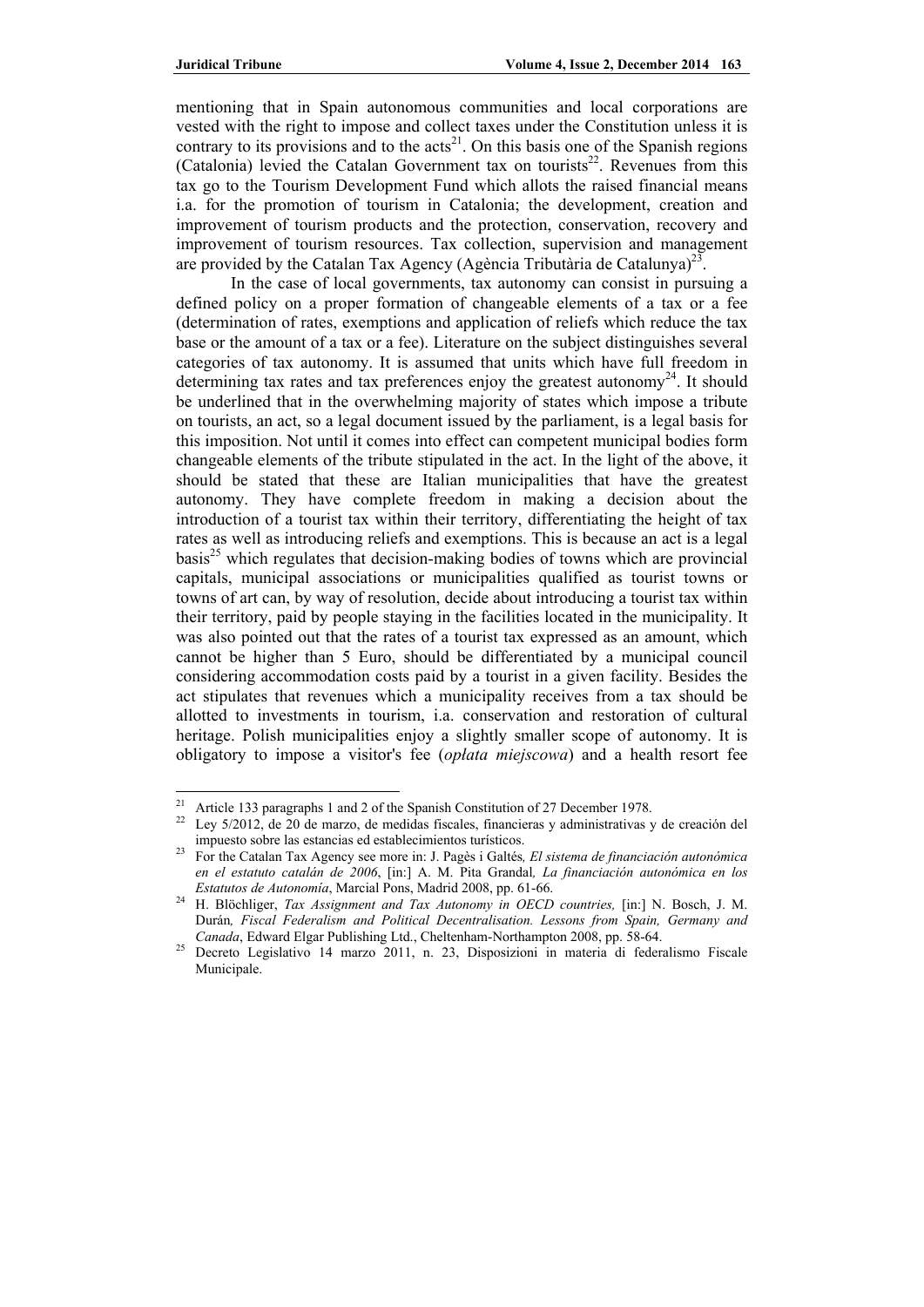(*opłata uzdrowiskowa*) in localities which fulfil the defined criteria. Municipalities have liberty in determining the height of a fee but, similarly as in Italy, it cannot exceed the maximum amount stipulated under the act. Furthermore, Polish law provides for a possibility of giving exemptions other than those listed in the act, by way of resolution adopted by a municipal council. On the other hand, municipalities in France have smaller autonomy in forming changeable elements. A municipal council there, apart from determining the height of a tribute, which cannot be lower than 0.2 Euro and higher than 1.5 Euro, may pass a resolution on introducing an exemption in two cases strictly specified in the  $\arctan 26$ . If a municipal council does not decide to approve such a resolution, only obligatory exemptions applied pursuant to the provisions of the act will be legally binding within the territory of a municipality. The smallest autonomy is enjoyed by Czech municipalities which are authorized to collect fees imposed on tourists. They can only establish the amount of a fee up to the maximum amount determined in the act and decide about the date of collecting a fee (every week, every month or, alternatively, as an annual lump sum $)^{27}$ .

#### **4. Conclusion**

It seems that in the context of the development of tourism and a steady increase in the number of visitors, tributes imposed upon tourists can play, if adequate proportions are kept, an ever larger role. Municipalities which have been given the right to levy this kind of a tribute within their territory will exercise it without scruple. The imposition of the above-mentioned tribute is tempting insomuch as residents (potential electors) are not obliged to pay it but these are tourist who, while choosing a place of holiday, are usually guided by other aspects than the amount of a tourist tax or fee. It is worth emphasizing that the desire to ensure the possibly highest revenues from collecting tributes imposed on tourists by municipalities was effectively limited by a statutory determination of the maximum volume of tributes. This situation also concerns, but to a lesser extent, tributes which are expressed as percentage rates.

 Analysing legal regulations on tourist taxes or fees, the tendency to determine the aim of their imposition should be noted. Nowadays many states which have this kind of a tribute stipulate in the act that thus generated income should be allocated for developing and promoting tourism, rebuilding infrastructure or restoring cultural heritage. Such a situation exists in Italy, Spain, Croatia and France. On the other hand, there are also countries (e.g. the Czech Republic or Poland) where the aim of collecting obligatory fees has not been defined.

An assertion can be risked that the greater autonomy granted to units of local government in forming the construction elements of a tribute, the greater the sense of this kind of a public tribute in the state's tax system. This is due to the fact

 $26$  See Article L2333-34 Code général des collectivités territoriales.

<sup>27</sup> *It is a subject running a facility where tourists are staying that is obliged to pay a fee. See more: M. Radvan, Místní daně*, Wolters Kluwer, Praha 2012, pp. 70-71.